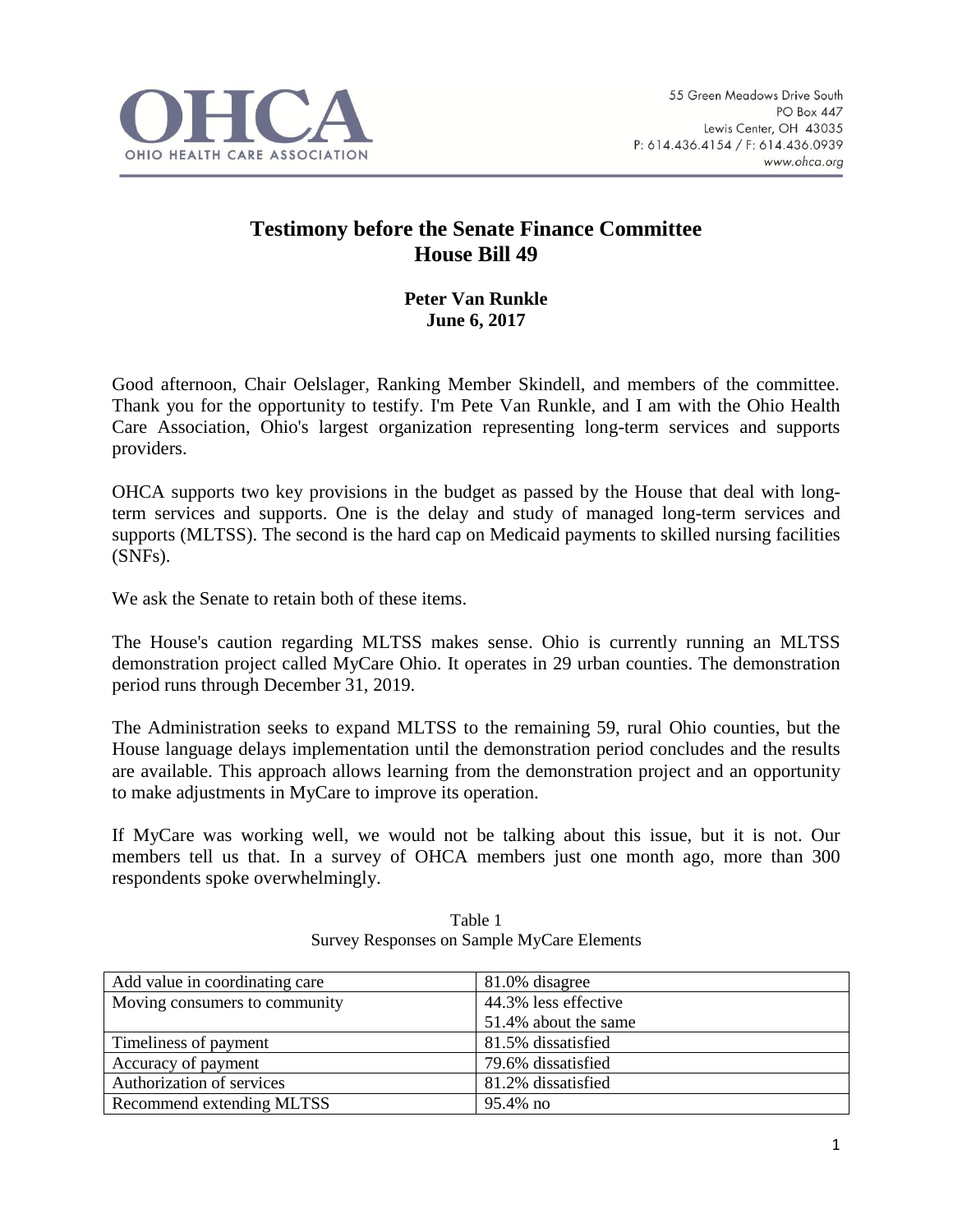These are just examples; there are many more.<sup>1</sup> These problems should be repaired, within MyCare, before the state expands MLTSS.

In addition, 154 respondents wrote 12 pages of personal comments. Here is a small sampling of the comments, in their own words:

"MyCare has not increased the transition of SNF residents to less expensive settings. In fact, we've found that it has lengthened them ...."

"My parents are both covered by MyCare in a SNF and honestly have had more problems with their care as a result of the lack of coordination from the insurance NP with the physician."

"Patient transportation is a nightmare."

"Very hard time getting accurate and timely payments."

"With traditional Medicare and Medicaid the turnaround for payment is 1-2 weeks. By using MyCare we are waiting at least 30-45 days and then the liabilities are not always correct which makes it hard to correct."

Our members' opinions are important, but is there any objective evidence that MyCare is effective in improving care and reducing cost, specifically for the MLTSS consumer?

MyCare covers MLTSS consumers, who make up about 45% of the total 100,000 population in MyCare. The other 55% are the so-called "community-well": dual-eligible individuals who live in the community and who do not receive long-term services and supports.

The Department of Medicaid (ODM) contracts with the 5 managed-care plans that participate in MyCare. The contract specifies 25 quality measures for services covered by MyCare. Of these, 16 pertain to the community-well, such as whether people are taking their blood-pressure medications and whether they are making doctors' appointments.

The other 9 measures are specific to MLTSS, and are commonly used for that population outside of MyCare:

- Help with activities of daily living;
- Restraints;
- Falls with injury;
- Urinary-tract infections;
- Pressure ulcers:
- Catheterization:
- Nursing facility diversion;
- Long-term care rebalancing;
- Long-term care overall balance.

 1 See the complete survey results at http://www.ohca.org/docs/documents/191/MyCare%20survey%202017.pdf.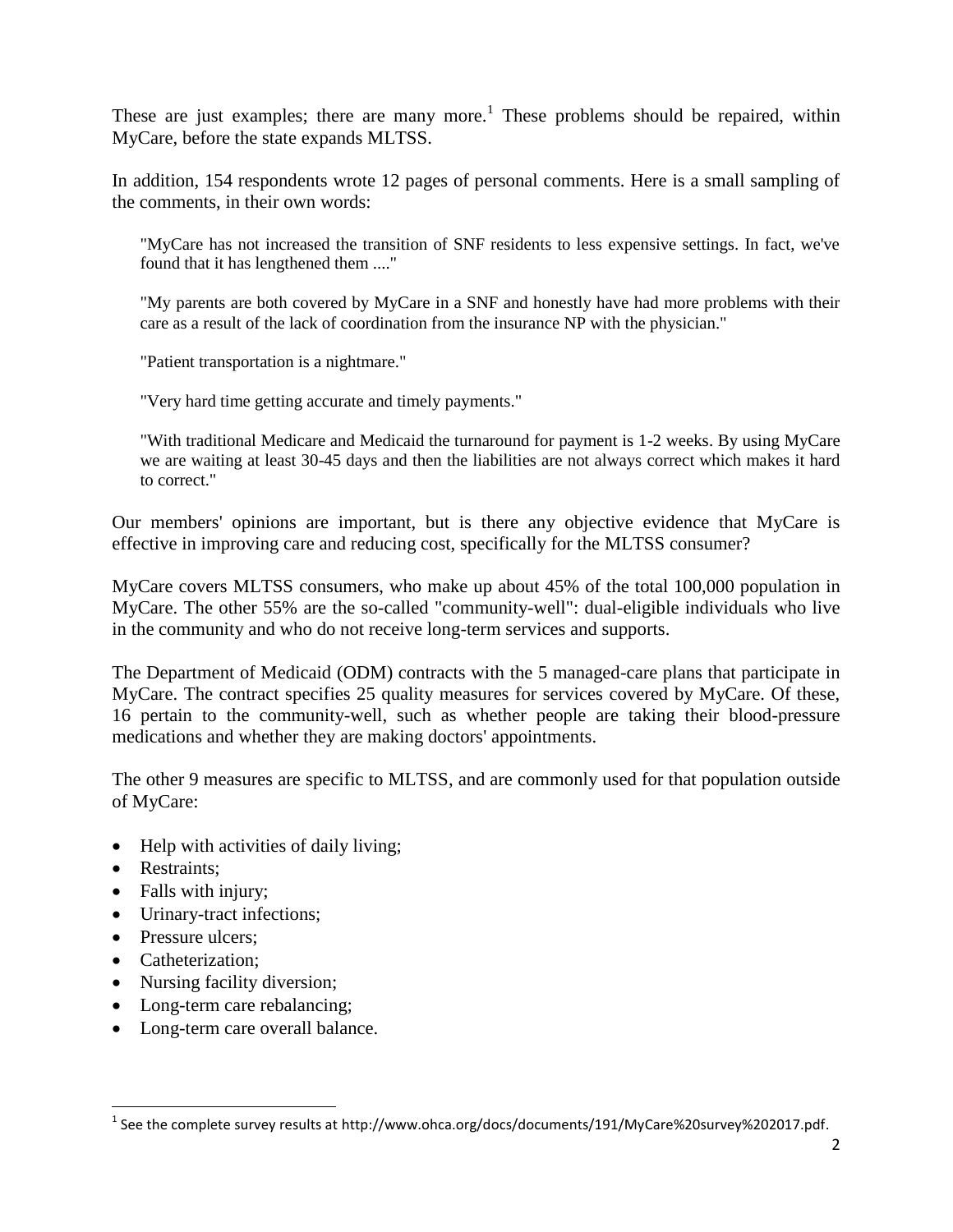ODM has not reported on a single one of these measures, so we have no data showing the impact of MyCare on the quality of MLTSS.

Relative to saving the state money, the managed-care plans make the unsupported claim that they move more people out of skilled nursing facilities (SNFs) and back to the community than was the case previously. (Note that there have been no data reported on the three "rebalancing" measures in the MyCare contract.)

MyCare cannot take credit for any reduction of Medicaid days in SNFs. It is a trend that predated MyCare. Ohio's SNFs send 160,000 or more patients home each year. The state has steadily grown the availability of Medicaid waiver services. The effectiveness of these efforts resulted in year-over-year declines in Medicaid SNF days starting in the early 2000s, long before MyCare.

The trend continues to this day, but not because of MyCare. In fact, when we asked our members about MyCare's effectiveness in moving patients to the community, 51% said it has no effect and 44% say it actually is an impediment. As described in some of the individual comments on our survey, the managed-care plans often delay or deny the home and community-based services a patient needs when they move out of a SNF. Pre-MyCare, it took PASSPORT one or two days to approve services; now it can take the plans weeks, while the person stays in the SNF.

MyCare has not proven that managed care is good for the long-term services and supports environment, where care already is managed by SNFs, for their patients, and by caremanagement organizations such as the area agencies on aging and CareStar, for recipients of Medicaid waiver services.

As part of its MLTSS proposal, the Administration wants to take SNF rates out of the hands of the legislature by allowing the managed-care plans to set rates wherever they wish. They say the plans will pay higher rates to better-quality centers and that having rates set in statute prevents them from doing so. To the contrary, though, nothing in the Revised Code has prevented plans from paying higher rates during the three years of MyCare. They simply chose not to do so. This mirrors our experience with other managed-care programs.

We agree with the House's solution of allowing the demonstration project to run its remaining 2 1/2 years and then deciding, based on the results, whether expanding MLTSS statewide is a good idea. If the state can improve MyCare's performance sufficiently, then expansion could be warranted.

The second provision in the House budget that OHCA supports and asks that the Senate leave intact is the Medicaid spending cap on SNFs. The cap achieves \$137 million of the \$237 million savings from the rate cuts the Administration proposed in the as-introduced version of the budget. It does so by holding the Medicaid appropriation for SNFs to the cap level. The language is very clear that if at any time, spending is projected to exceed the cap, all SNFs' rates will be cut by the percentage necessary to meet the cap.

The Administration's up-front rate cuts, on the other hand, would be very harmful and reflect lack of concern about the quality of care. SNFs just last year received their first base-rate increase in a decade. See Table 2, below, for the history.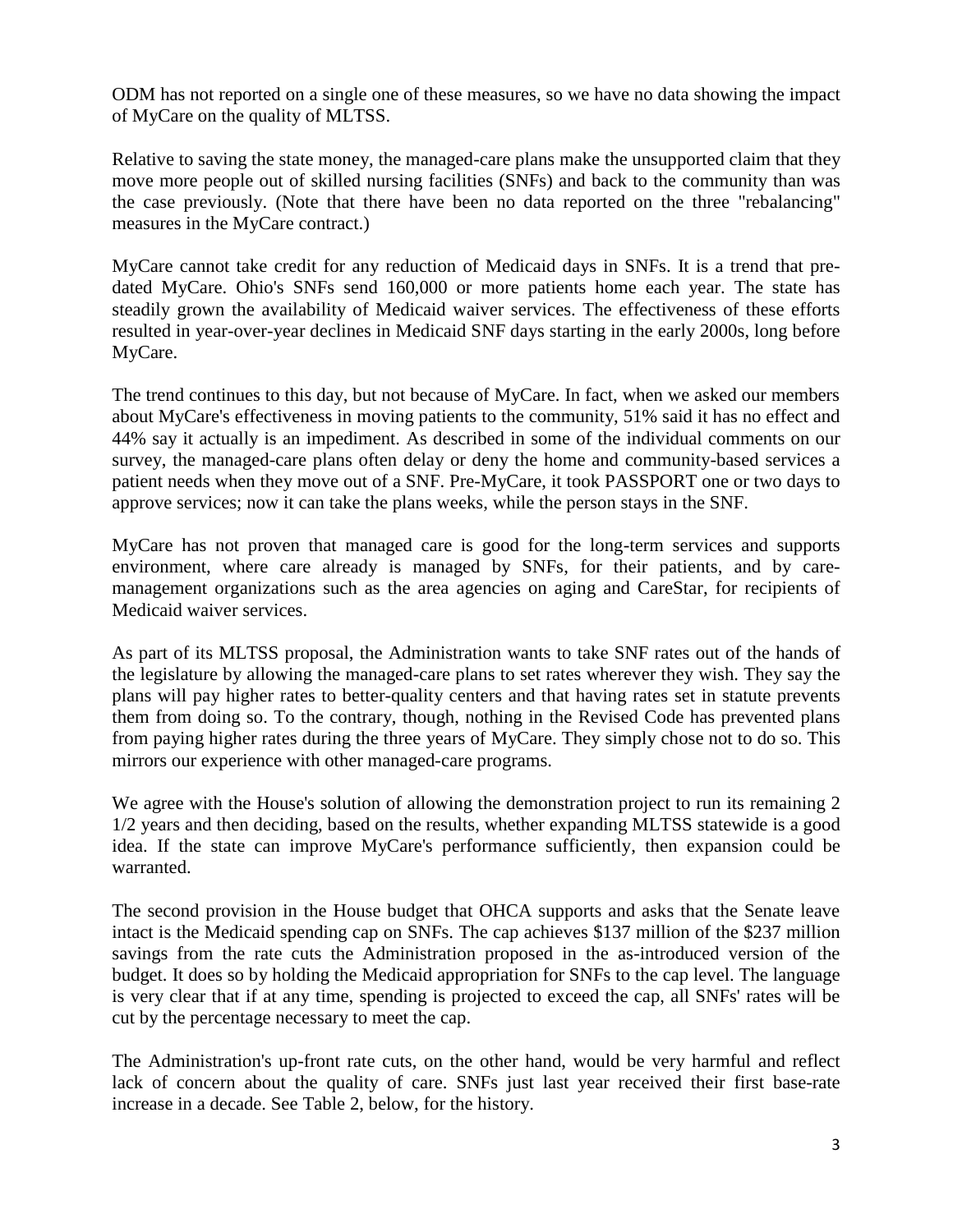| <b>State Fiscal Year</b> | Rate Increase Percentage |
|--------------------------|--------------------------|
| 2007                     | Pricing system begins    |
| 2008                     | 1%                       |
| 2009                     | 0%                       |
| 2010                     | 0%                       |
| 2011                     | 0%                       |
| 2012                     | (6%)                     |
| 2013                     | 0%                       |
| 2014                     | 0%                       |
| 2015                     | 0%                       |
| 2016                     | 0%                       |

## Table 2 Skilled Nursing Facility Base Rate Increases Before SFY 2017

Medicaid rates matter to quality. Sixty-three percent of SNF patients in Ohio are on Medicaid, so SNFs are very dependent on Medicaid for the resources needed to deliver care.

The Administration recently published a spreadsheet of various data on SNFs in Ohio. Those data showed two very important things: one, that SNF costs, on average, are more than \$20 per day higher than the average Medicaid rate they are paid, even before the proposed cuts; and two, that the more dependent a center is on Medicaid, the lower it is likely to fall on the 5-Star Ratings.

| <b>Star Rating</b> | <b>Average Medicaid Percentage</b> |
|--------------------|------------------------------------|
|                    | 51.6%                              |
|                    | 60.2%                              |
|                    | 63.2%                              |
|                    | 66.1%                              |
|                    | 67.4%                              |

Table 3 Medicaid Dependency and Star Ratings

When a center depends to a high degree on Medicaid revenue, it must drive its costs well below the state average - which means fewer resources for staffing, facility upkeep, and other things that have an impact on quality. There are of course exceptions to every rule, but the averages show this relationship plainly.

We also note that even without the proposed cuts, Ohio pays SNFs lower rates than all of the surrounding states, as shown in Table 4. This affects our standing relative to quality.